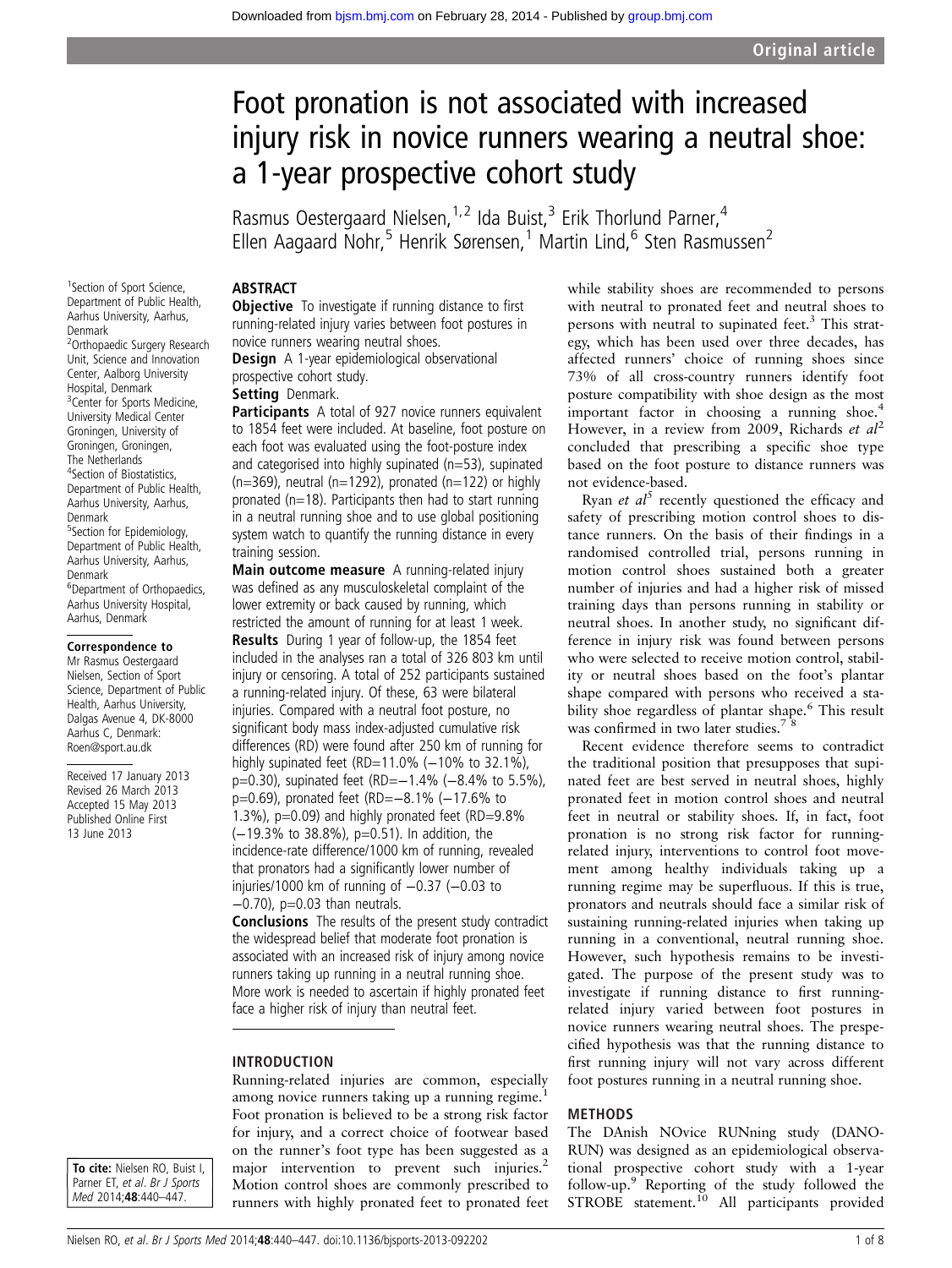written consent prior to baseline investigation. Recruitment of individuals took place from June 2011 to August 2011 and was assisted by advertisements in the local media. Furthermore, posters and mails were distributed at local companies and at organisations to recruit individuals who were interested in taking up running. Individuals who were interested in participating completed an online questionnaire. The questionnaire contained questions about gender, age, running experience, health, previous running-related injuries and previous injuries not related to running. Individuals were included in the study if they were healthy, between 18 and 65 years, had no injury of the lower extremity for at least 3 months prior to the start of study, had access to the internet, had an email address and did not run on a regular basis (<10 km over the previous 12 months). Thus, persons running, for instance, two times 2 km the last year were eligible to participate, while persons running a total of four times 5 km during the last year were excluded. Individuals who had been running on a regular basis, but for some reason did not run the preceding 12 months, were eligible to participate. These individuals were classified as novice runners with previous running experience. Individuals were excluded if they participated in other sports for more than 4 h/week, used insoles during training, were pregnant, reported a history of strokes, heart disease or pain in the chest during training or were unwilling to use the neutral running shoe or the global positioning system (GPS) watch to upload their training sessions. Persons eligible for inclusion were contacted by phone for an interview after screening the online-based questionnaire. In case no contradictions were found, an appointment for baseline investigation was made.

At baseline, persons were again screened for eligibility. If they were included in the study, participants received the same pair of neutral running shoes (Supernova Glide 3 Male or Female, Adidas, Herzogenaurach, Germany; this shoe was a conventional neutral running shoe with a midsole made of adiPRENE and EVA foam material with a 30 mm heel and an 18 mm forefoot corresponding to a 12 mm heel-forefoot drop altogether) and a GPS watch (Forerunner 110 M, Garmin International Inc, Olathe, Kansas, USA). Participants were then instructed to use [http://www.vilober.dk/a](http://www.vilober.dk/)s their personal training diary and to upload data from every training session (running only) saved on the GPS watch in the following year. GPS has previously proven to be a valid method in order to quantify running distance among runners.<sup>11</sup> Participants were told that they had to run in the neutral running shoe at all times. The participants were not allowed to replace the insole in the shoe with another insole. In addition, participants had to report the type of running shoe they used in each of the training sessions they uploaded. By doing so, it was possible to identify if a participant had used other types of shoes than the neutral shoes they were supposed to use. After baseline, the participants had to start running. Participants decided for themselves when and where to run with no restrictions with regard to distance, duration or intensity in each training session. Thus, shoes and GPS watch were donated for free if a participant completed a total of 52 training sessions during the 1-year follow-up. In case of missing GPS data, they should upload the time and distance manually.

The dependent variable of interest was running-related injuries during follow-up. The injury definition was a modified version of the definition used by Buist *et* al<sup>12</sup>; 'A running-related injury was defined as a musculoskeletal complaint of the lower extremity or back caused by running, which restricted the amount of running for at least 1 week'. If the participants sustained an injury during the follow-up period, they were instructed to contact the research group via their personal training diary. The participant was then contacted by telephone and an appointment for a clinical examination was made. At the clinical examination, the injury was diagnosed by one of the three sports physiotherapists and classified as running related or other (injuries from other sports). Only injuries which the participant classified as developed because of running only or classified as developed because of running in combination with other activities were included in the analyses. If the physiotherapist was unable to diagnose the injured participant, referral to a professor in sports traumatology at a nearby hospital was made. At the hospital, the clinical examination was, in most cases, assisted by diagnostic imaging. The clinicians performing the examinations were blinded to the foot posture score assessed at baseline, but not blinded to the foot while examining the injured participant.

The independent variable of interest was foot posture. The assessment of foot posture was based on the six-item version of Foot Posture Index (FPI). $13-15$  This method has previously proven to be valid.<sup>13 14</sup> On the basis of the FPI score, each foot was categorised into one of five exposure groups: highly supinated, supinated, neutral, pronated or highly pronated. The normative values presented by Redmond et  $al^{15}$  were used as reference values. Reference values for persons between 18 and 60 years of age and persons above 60 years are presented in table 1. Three different physiotherapists who had been performing FPI evaluations in a pilot study $^{11}$  performed the evaluations assisted by two physiotherapy students. To improve the intratester and intertester reliability, we used the findings presented by Cornwall et  $al^{16}$ ; all raters had to perform at least 30 evaluations before evaluating a participant on their own. The participants were not blinded to the evaluation of their foot posture.

#### Statistical analyses

Descriptive data for the demographic characteristics were presented as counts and percentage for dichotomous data, and as mean, SD and 95% CI for continuous data. The assumption of normality was for continuous data examined by histograms and probability plots. Time to first injury was analysed using cumulative running distance as time scale. The unit of analysis was the individual leg. Participants were right-censored in case of pregnancy, disease, lack of motivation, non-running-related injury causing a permanent stop of running, unwilling to attend clinical examination in case of injury, use of a different shoe than the neutral shoe, if more than 10% of all training sessions were uploaded manually (they were censored at the time the first manual upload occurred) or end of follow-up after 1 year, whichever came first. If one leg sustained an injury, the other leg was still followed until injury or end of follow-up. The injury

| Table 1 | Reference values for categorisation of right and left foot into exposure groups based on the Foot Posture Index |           |         |          |     |
|---------|-----------------------------------------------------------------------------------------------------------------|-----------|---------|----------|-----|
|         | <b>Highly supinated</b>                                                                                         | Supinated | Neutral | Pronated | Hio |

|           | <b>Highly supinated</b> | <b>Supinated</b> | <b>Neutral</b> | <b>Pronated</b> | <b>Highly pronated</b> |
|-----------|-------------------------|------------------|----------------|-----------------|------------------------|
| Age 18-60 | :—:                     | $-3$ to $<-1$    | $+1$ to $<+7$  | $+7$ to $< +10$ | >+10                   |
| Age $60+$ | (-:                     | $-3$ to $<-1$    | $+1$ to $< +8$ | $+8$ to $< +11$ | $+12$                  |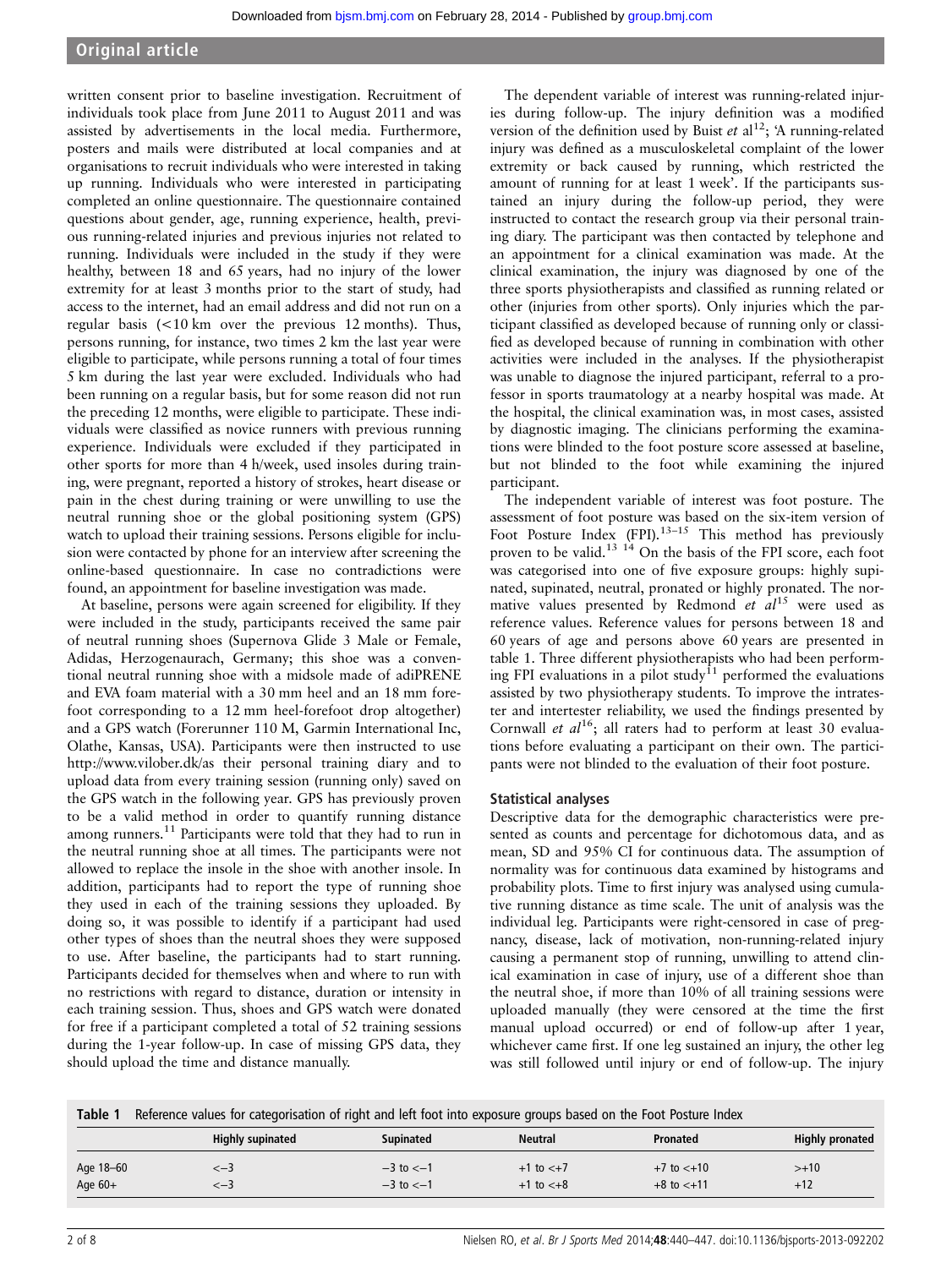proportion as a function of running distance was estimated using the Kaplan-Meier curve. To correct for the potential dependence between the two legs, cumulative risk difference in injury survival across foot postures was analysed performing a generalised linear regression using the pseudo values method allowing for clusters.<sup>17</sup> One individual was considered as one cluster (with 2 feet). As we had hypothesised that body mass index (BMI) might be a confounder, we present results from both crude analyses and BMI-adjusted analyses. In table 2, the results revealed that no associations between foot posture and other possible confounders were present. On the basis of this, gender, previous running-related injuries, previous injuries not related to running and previous running experience were rejected as confounders. Since more than 95% all participants utilised a rear-foot strike, $18$  the foot strike pattern was also rejected as confounder. Age has previously been shown to influence the foot posture<sup>15</sup> and age has been associated with the development of injury.<sup>19 20</sup> Then, age may be a confounder on the association between foot posture and injury. But, because foot posture categorisation was made based on the age, age was not included as a confounder.

In addition to the survival analyses, the incidence-rate difference per 1000 km of running and incidence-rate difference per 1000 h of running between the foot posture groups were calculated.

Prior to the study, no sample size calculation based on a noninferiority model was made. Instead, we aimed to include at least 40 feet in each of the five exposure groups. In order to do so, a sample of 800 persons was needed since only 5% from a normal population can be expected to be categorised as highly supinated and as highly pronated.<sup>15</sup> Finally, at least 900 persons had to be included to allow for dropouts during follow-up. Differences were considered statistically significant at  $p < 0.05$ , and estimates are presented with 95% CI. All analyses were performed using STATA/SE V.12.

## RESULTS

A total of 927 participants (466 men/461 women) were included in the analyses after excluding 6 persons due to

missing data on the foot posture  $(n=3)$ , missing data on the injured leg  $(n=1)$  and injuries sustained prior to baseline  $(n=2)$ . The mean age was 37.1 (95% CI 36.5 to 37.8) and the mean BMI was 26.3 (95% CI 26.0 to 26.6). On the basis of the assessment of foot posture, the right and the left foot of each participant were categorised into one of five exposure groups: highly supinated (n=53), supinated (n=369), neutral (n=1292), pronated (n=122) or highly pronated (n=18). During 1 year of follow-up, the 1854 legs ran a total of 326 803 km until injury or censoring. Highly supinated feet and supinated feet ran an average of 36 (95% CI 30 to 42) and 39 (95% CI 36 to 42) training sessions before injury occurrence or censoring, while neutrals ran 41 (95% CI 39 to 43), pronated ran 43 (37 to 49) and highly pronated ran 35 (95% CI 22 to 47). A running-related injury was sustained by 252 participants of whom 63 suffered bilateral injuries. After 500 km, a total of 70.6% (95% CI 66.8% to 74.0%) legs remained injury-free. A total of 197 participants were censored for other reasons than injury before the end of follow-up (see figure 1). Of these, 18 persons were censored because they started running in other shoes than the neutral shoes. Two persons sustained an injury while running in another shoe (in both cases minimalist shoes) for the first time. These two injuries were not included in the analyses. Table 3 presents the number of injury-free legs and number of injured legs in each of the five foot posture groups for the left and the right foot. In addition, the numbers of injured legs are presented for medial tibial stress syndrome, patellofemoral pain, iliotibial band syndrome, Achilles tendinopathy and other injuries.

For first-time injuries, the cumulated 1-year incidence proportion was 17.4% for neutral feet, 17.9% for supinated feet, 24.5% for highly supinated feet, 13.1% for pronated feet and 33.3% for highly pronated feet. In figure 2, the Kaplan-Meier plots of injury survival across feet with different foot postures are presented.

Results from the survival analyses performed at 50, 100, 250 and 500 km showed no significant risk differences (unadjusted) between highly supinated, supinated, pronated and highly pronated feet compared with the neutral feet. The results are

|                  | Gender      | Previous injuries | <b>Previous RRI</b> | <b>Running experience</b> | Age         | <b>BMI</b> |
|------------------|-------------|-------------------|---------------------|---------------------------|-------------|------------|
|                  | Count (m/f) | Count $(y/n)$     | Count $(y/n)$       | Count $(y/n)$             | Mean (SE)   | Mean (SE)  |
| Right foot       |             |                   |                     |                           |             |            |
| Highly supinated | 12/13       | 13/12             | 8/17                | 8/17                      | 37.6 (2.05) | 25.8(0.79) |
| Supinated        | 94/104      | 75/123            | 31/167              | 80/118                    | 36.0(0.69)  | 26.7(0.33) |
| <b>Neutrals</b>  | 323/321     | 235/409           | 111/533             | 259/385                   | 37.4 (0.41) | 26.2(0.17) |
| Pronated         | 32/20       | 24/28             | 13/39               | 18/34                     | 37.9 (1.28) | 26.0(0.64) |
| Highly pronated  | 5/3         | 3/5               | 2/6                 | 1/7                       | 34.9 (4.67) | 27.5(1.57) |
| p Value          | 0.44        | 0.39              | 0.18                | 0.44                      | 0.42        | 0.49       |
| Left foot        |             |                   |                     |                           |             |            |
| Highly supinated | 17/11       | 11/17             | 8/20                | 13/15                     | 34.1 (1.78) | 25.2(0.70) |
| Supinated        | 81/90       | 65/106            | 29/142              | 62/109                    | 37.4 (0.75) | 26.7(0.34) |
| <b>Neutrals</b>  | 327/321     | 242/406           | 110/538             | 270/378                   | 37.2 (0.40) | 26.1(0.17) |
| Pronated         | 33/37       | 26/44             | 14/56               | 18/52                     | 37.5 (1.37) | 26.8(0.58) |
| Highly pronated  | 8/2         | 6/4               | 4/6                 | 3/7                       | 34.4 (2.53) | 27.3(1.33) |
| p Value          | 0.23        | 0.70              | 0.18                | 0.07                      | 0.51        | 0.26       |

The p values represent the significance level of each test: in case of categorical data  $\chi^2$  (R×C) tests were used while one-way analysis of variance was used in case of continuous data. Running experience (yes) was defined as 'had been running on a regular basis before but not in the previous 12 months preceding the baseline investigation'. Previous injuries are defined as muscular-skeletal complaints not related to running.

f, female; m, male; n, no; y, yes; RRI, running-related injury; SE, standard error.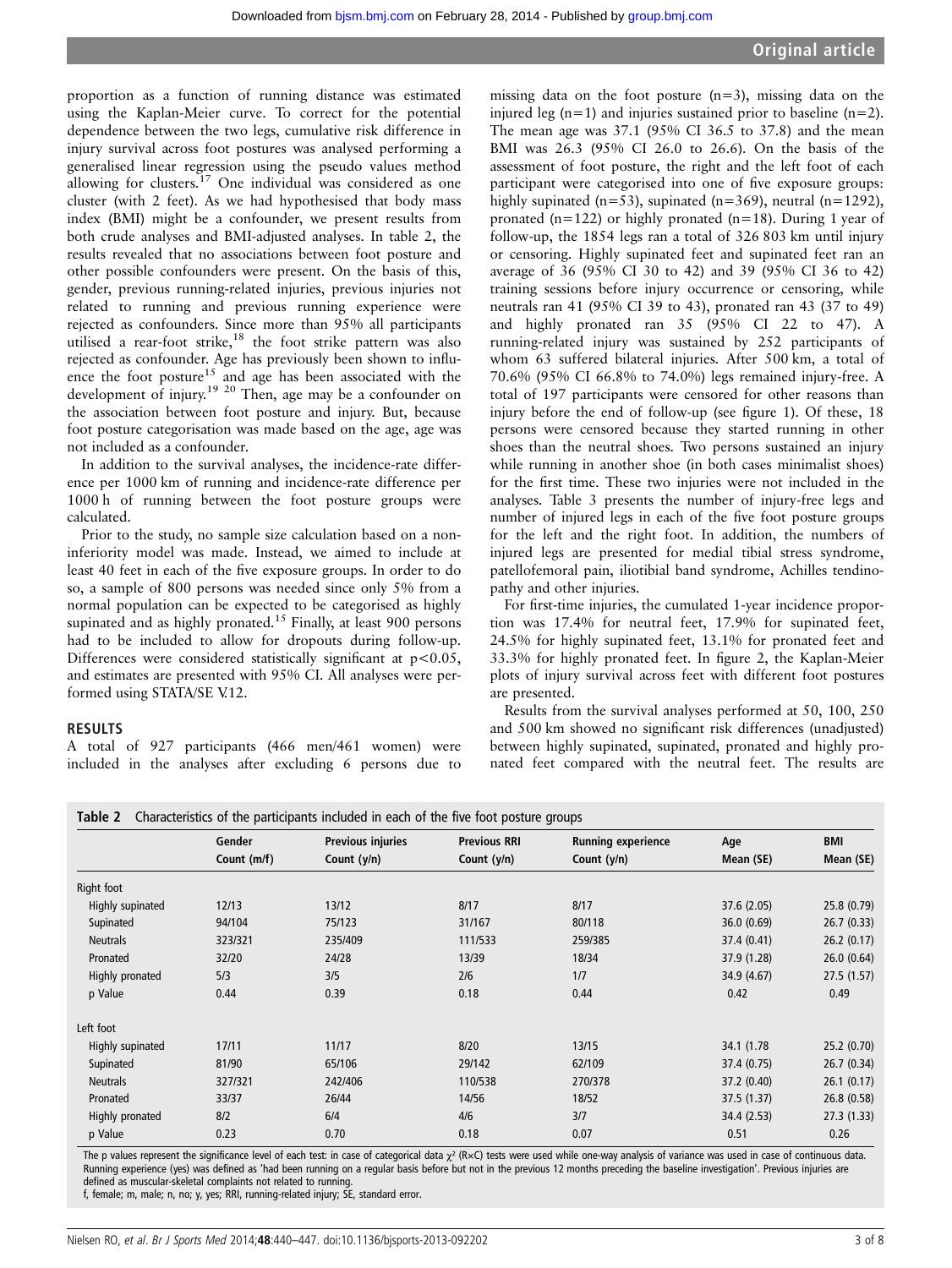

Figure 1 Danish Novice Running flow chart.

presented in table 4. No relevant changes in estimates were observed after adjustment for BMI. After 50 and 100 km, the adjusted  $\chi^2$  test for difference across all five exposure groups revealed non-significant p values: 0.67 and 0.46, respectively. The adjusted risk differences after 250 km of running for highly supinated and supinated feet compared with neutral groups were 11% (95% CI −10.0% to 32.1%), p=0.30 and −1.4% (95% CI −8.4% to 5.5%), p=0.69, respectively. Among pronated and highly pronated feet compared with neutral feet, the BMI-adjusted risk differences were −8.1% (95% CI −17.6% to 1.3%), p=0.09 and 9.8% (95% CI −19.3% to 38.8%), p=0.51. Similarly, the adjusted risk differences after 500 km for persons with highly supinated feet were 13.1% (95% CI −8.5% to 34.7%), p=0.24, supinated 8.9% (95% CI −3.3% to 21.2%), p=0.15 and pronated feet −2.3% (95% CI −16.7% to 12.2%), p=0.76. No highly pronated feet exceeded 300 km and no comparison to the neutrals was, therefore, performed after 500 km.

In table 5, the incidence-rates per 1000 km of running for the five FPI groups are presented. In addition, the incidence rate difference of injuries per 1000 h of running was 14.74 (95% CI 7.78 to 21.70) and 9.96 (95% CI 7.78 to 12.14) in the highly supinated and supinated groups, 9.38 (95% CI 8.26 to 10.49) among neutrals and 6.33 (95% CI 3.44 to 9.22) and 28.85 (95% CI 10.00 to 47.69) among pronators and highly pronators. Between pronators and neutrals, the incidence-rate difference per 1000 h of running of −3.05 (95% CI −6.38 to 0.29) was borderline significant ( $p=0.07$ ).

#### **DISCUSSION**

#### Principal findings

The present study is the first large-scale prospective cohort study to examine the association between foot postures and injury development among novice runners. A novel approach was used since participants wore the same model of a neutral running shoe and used a GPS watch to quantify the running distance in each running session. No significant differences in distance to first running-related injury were found between highly supinated, supinated, pronated and highly pronated feet when compared with neutral feet. In contrast, pronated feet sustained significantly fewer injuries per 1000 km of running than neutral feet.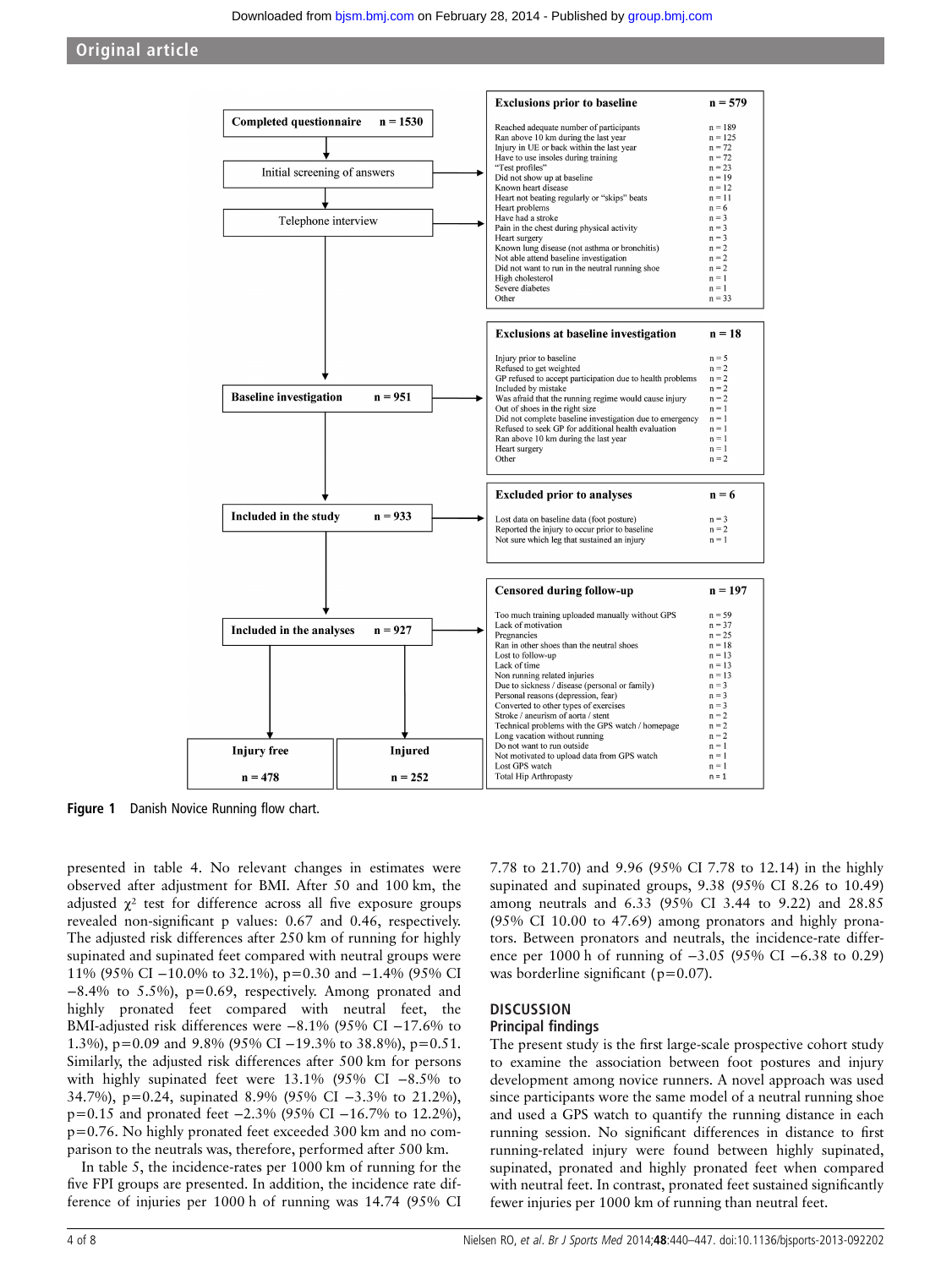Table 3 Number of legs with and without injuries according to foot posture group

| Foot posture category | <b>Highly supinated</b> | <b>Supinated</b> | <b>Neutral</b> | Pronated     | <b>Highly pronated</b> |
|-----------------------|-------------------------|------------------|----------------|--------------|------------------------|
| Right foot (n=927)    |                         |                  |                |              |                        |
| Legs injury-free      | 16                      | 160              | 533            | 44           | 5                      |
| Legs injured          | 4                       | 38               | 111            | 8            |                        |
| Left foot $(n=927)$   |                         |                  |                |              |                        |
| Legs injury-free      | 21                      | 145              | 541            | 62           |                        |
| Legs injured          | 7                       | 26               | 107            | 8            | 3                      |
| <b>MTSS</b>           |                         |                  |                |              |                        |
| Injuries right foot   | 0                       | 2                | 27             | 3            | 0                      |
| Injuries left foot    |                         | 3                | 27             | $\mathbf{0}$ |                        |
| <b>PFP</b>            |                         |                  |                |              |                        |
| Injuries right foot   | 0                       | 3                | 12             | $\mathbf{0}$ | $\bf{0}$               |
| Injuries left foot    | 0                       | 4                | 13             | 2            | $\bf{0}$               |
| <b>ITBS</b>           |                         |                  |                |              |                        |
| Injuries right foot   | 0                       |                  | 6              | 0            | $\bf{0}$               |
| Injuries left foot    |                         |                  | 4              | $\mathbf{0}$ | 0                      |
| Achilles tendinopathy |                         |                  |                |              |                        |
| Injuries right foot   |                         |                  | 6              |              | 0                      |
| Injuries left foot    |                         | $\overline{2}$   | 5              |              | $\mathbf{0}$           |
| Other injuries        |                         |                  |                |              |                        |
| Injuries right foot   | 4                       | 28               | 62             |              | 3                      |
| Injuries left foot    | 5                       | 16               | 60             | 5            | $\overline{2}$         |

#### Strengths and weaknesses of the study

The primary strengths of the present study were (1) the prospective design with a 1-year follow-up period, (2) that the sample consisted of more than 900 individuals, (3) that all participants were equipped with the exact same model of a neutral running shoe, (4) that the participants attended a clinical examination in case of injury and (5) that all participants used GPS to quantify running distance during each training session. A major weakness of the study is the low count in the highly pronated group. Owing to the low count, the results reported between highly pronators and neutrals should be interpreted with caution. The distribution of foot posture was a priori expected to follow a normal distribution. By including 900 individuals, at least 40 feet were likely to be classified as highly pronated.<sup>15</sup> However, only 18 feet in the sample were classified as such. As a consequence, no convincing evidence was provided between

highly pronators and neutrals in the present study. In addition, the results between highly supinated and neutrals should also be interpreted with caution because of a relatively small number of highly supinated feet (table 4). Despite the low count in the highly pronated group and highly supinated group, it is fair to conclude, based on the estimates, that there was a trend towards an almost similar risk of injury among highly supinated and neutrals after 50 and 100 km, while the highly pronated feet seem to face an increased risk of injury. A reason of the low count in the highly pronated group may be the exclusion of 72 individuals who had to use insoles in their running shoes. Possibly, many of these individuals had a highly pronated foot posture. We made a subanalysis of the same dataset using the original cut-off values presented in the FPI manual. By doing so, 49 feet were classified as highly pronated. The results from the subanalysis revealed that none of the highly supinated feet or the



#### Foot posture and injury survival

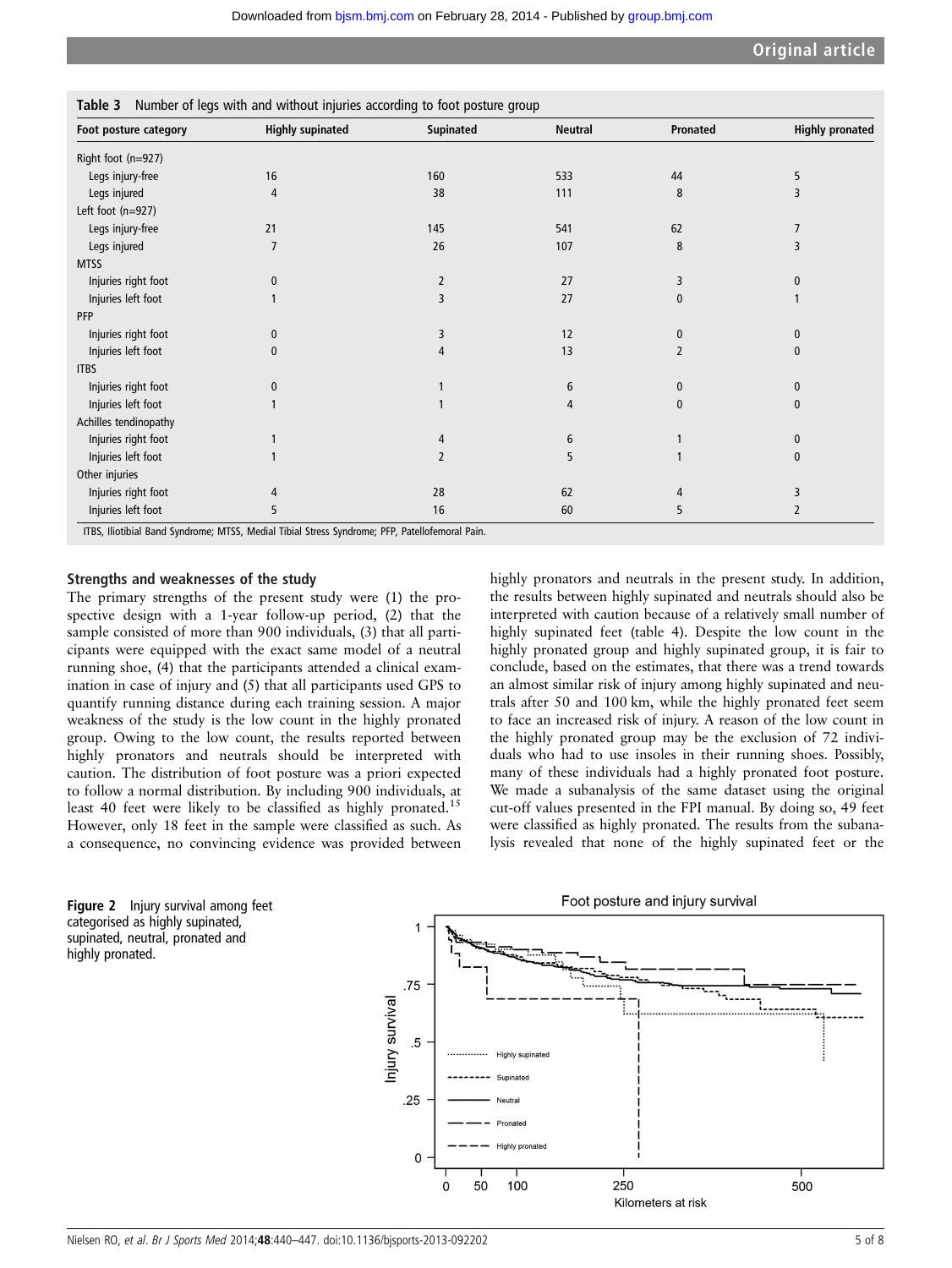| Variable of interest | Number of feet (n) remaining | <b>RD</b>      | <b>SE</b> | 95% CI             | p Value |
|----------------------|------------------------------|----------------|-----------|--------------------|---------|
| Foot posture index   |                              |                |           |                    |         |
| Legs analysed: 1854  |                              |                |           |                    |         |
| Injured legs: 326    |                              |                |           |                    |         |
| Km at risk: 326.806  |                              |                |           |                    |         |
| After 50 km          |                              |                |           |                    |         |
| Highly supinated     | 41                           | $-1.5%$        | 4.0       | $-9.4\%$ to 6.3%   | 0.70    |
| Supinated            | 234                          | 0.4%           | 1.9       | $-3.3\%$ to 4.1%   | 0.83    |
| Neutral (reference)  | 798                          | $\mathbf{0}$   |           |                    |         |
| Pronated             | 89                           | $-2.3%$        | 2.6       | $-7.3\%$ to 2.7%   | 0.36    |
| Highly pronated      | 14                           | 8.1%           | 9.8       | $-11.1\%$ to 27.3% | 0.41    |
| All groups*          |                              |                |           |                    | 0.65    |
| After 100 km         |                              |                |           |                    |         |
| Highly supinated     | 38                           | $-4.4%$        | 4.8       | $-13.7\%$ to 5.0%  | 0.36    |
| Supinated            | 194                          | $-1.1%$        | 2.2       | $-5.5\%$ to 3.4%   | 0.64    |
| Neutral (reference)  | 679                          | $\mathbf{0}$   |           |                    |         |
| Pronated             | 65                           | $-3.8%$        | 3.5       | $-10.6\%$ to 3.1%  | 0.28    |
| Highly pronated      | 8                            | 17.3%          | 15.0      | $-12.2\%$ to 46.7% | 0.25    |
| All groups*          |                              |                |           |                    | 0.45    |
| After 250 km         |                              |                |           |                    |         |
| Highly supinated     | 9                            | 10.4%          | 10.8      | $-10.7\%$ to 31.6% | 0.33    |
| Supinated            | 62                           | $-0.9%$        | 3.5       | $-7.8\%$ to 6.0%   | 0.79    |
| Neutral (reference)  | 225                          | $\overline{0}$ |           |                    |         |
| Pronated             | 21                           | $-7.8%$        | 4.9       | $-17.4\%$ to 1.8%  | 0.11    |
| Highly pronated      | $\mathbf{1}$                 | 11.0%          | 14.2      | $-16.9\%$ to 38.8% | 0.44    |
| All groups*          |                              |                |           |                    | 0.32    |
| After 500 km         |                              |                |           |                    |         |
| Highly supinated     | 1                            | 12.5%          | 11.0      | $-9.0\%$ to 34.1%  | 0.25    |
| Supinated            | 5                            | 9.4%           | 6.2       | $-2.7\%$ to 21.6%  | 0.13    |
| Neutral (reference)  | 37                           | $\mathbf{0}$   |           |                    |         |
| Pronated             | $\overline{2}$               | $-2.0%$        | 7.4       | $-16.4\%$ to 12.5% | 0.79    |
| Highly pronated**    | $\mathbf{0}$                 |                |           |                    |         |
| All groups*          |                              |                |           |                    | 0.21    |

Analyses are presented at 50, 100, 250 and 500 km. The reference risks for the neutral feet were: 50 km=9.2% (7.2% to 11.2%); 100 km=13.9% (11.5% to 16.3%); 250 km=23.1% (19.7% to 26.6%); 500 km=27.0% (22.7% to 31.3%). A total of 1854 legs were analysed. All groups  $x^2$  test for difference between all five groups. \*\* since no feet in the highly pronated group exceed 300 km, it is not possible to perform any comparisons after 500 km for this group.

highly pronated feet faced a significantly different distance to first running-related injury compared with the neutral feet. This is in contrast to a recently published hypothesis which suggests that foot postures falling clearly outside the normal range are abnormal and possibly associated with pathology.<sup>15</sup> The authors of the present work would like to stress that this hypothesis is likely not to be true among healthy runners with supinating or moderately pronating feet starting a running regime.

Another limitation may be the statistical approach: part of the statistical approach was to allow individuals to stay in the analyses if they were injured on one leg but not the other. By doing so, the non-injured leg was still at risk of sustaining an injury. However, the recovery period after the first injury was not accounted for in the analyses. By doing so, the kilometres at risk after sustaining a unilateral injury may not entirely reflect the true scenario among runners.

| Table 5<br>Incidence-rate differences/1000 km of running |          |                  |                   |                            |                                                |         |  |  |
|----------------------------------------------------------|----------|------------------|-------------------|----------------------------|------------------------------------------------|---------|--|--|
| FPI group                                                | Feet (n) | Injured feet (n) | Kilimetre at risk | Incidence-rate per 1000 km | Incidence-rate difference (95% CI) per 1000 km | p Value |  |  |
| Highly supinated                                         | 53       | 13               | 10445             | 1.24                       | $0.24$ (-0.44 to 0.93)                         | 0.49    |  |  |
| Supinated                                                | 369      | 66               | 64070             | 1.03                       | $0.03$ (-0.25 to 0.31)                         | 0.83    |  |  |
| Neutral                                                  | 1292     | 225              | 225057            | 1.00                       | $0$ (ref)                                      |         |  |  |
| Pronated                                                 | 122      | 16               | 25384             | 0.63                       | $-0.37$ ( $-0.03$ to $-0.70$ )                 | 0.03    |  |  |
| Highly pronated                                          | 18       | 6                | 1846              | 3.25                       | 2.25 $(-0.35$ to 4.85)                         | 0.09    |  |  |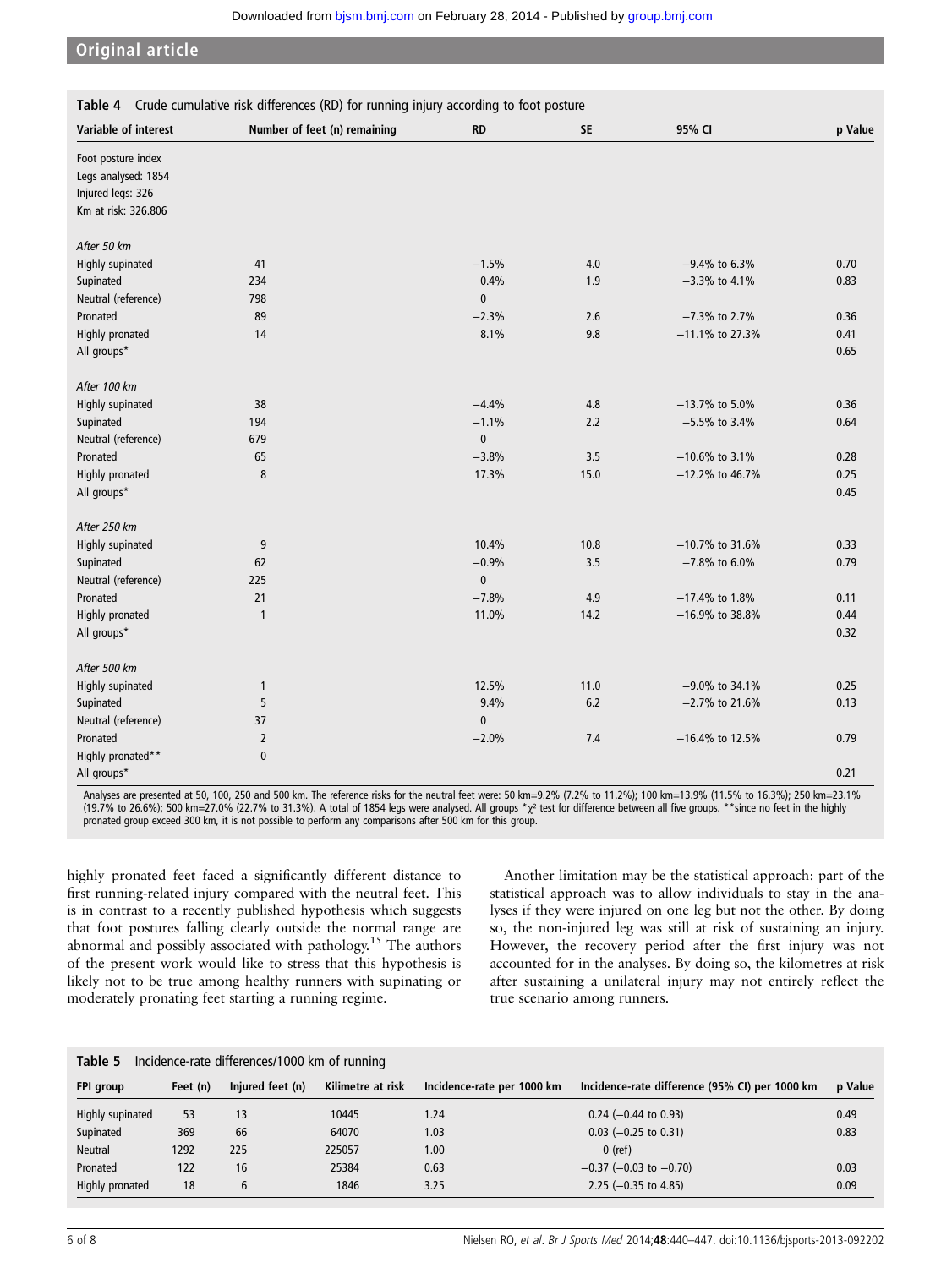#### Comparisons with other studies

The results from the present study provide additional evidence to support the findings by Knapik et  $al^{6-8}$  and Ryan et  $al^S$  In the large-scale studies, Knapik et  $aI^{6-8}$  found no significant difference in injury risk between persons who were selected to receive motion control, stability or neutral shoes based on the foot's plantar shape compared with persons who received a stability shoe regardless of plantar shape. Ryan *et al*<sup>5</sup> concluded that the current approach of prescribing in-shoe pronation control systems on the basis of foot type is simplistic and potentially injurious. In their study, $5$  pronators running in a motion control shoe had a higher risk of injury than pronators running in a neutral shoe. On the basis of the study by Ryan et  $al$ ,<sup>5</sup> it seems evident that healthy pronators may be well advised to use a neutral running shoe since neutral shoes do not alter the risk of injury among pronators. The results from the present study confirmed that the distance to first running-related injury was not different among pronators compared with neutrals. Although not significant, the results presented in table 4 revealed a trend towards a decreased risk of injury among pronators compared with neutrals. In addition to this, there were a significantly decreased number of injuries/1000 km of running among pronators compared with neutrals ( $p=0.02$ ).

Currently, there are no universally accepted definitions of running-related injuries.<sup>1</sup> Different injury definitions affect the generalisability between our results and the results reported by others. In the study by Buist et  $al$ ,<sup>19</sup> the novice runners included had similar demographic characteristics compared with the participants in the present study and the injury definition was almost similar. The 13-week injury incidence of 25.9% reported by Buist et  $al^{19}$  is, unfortunately, not directly comparable with the 1-year injury incidence of approximately 30% found in the present study because legs (n=1854) was used as unit of analysis in the present study, while Buist et  $aI^{19}$  used individuals as a unit of analysis. Still, we believe that the injury incidence in the present study was underestimated: some participants were reluctant to report their injuries because they had to attend a clinical examination located at some distance from their municipality. However, we believe that such underestimation does not bias the main results as the injuries not registered were expected to be evenly distributed between the five foot posture groups.

The FPI was used to quantify foot posture which meant that complex measurement techniques were not required to assess foot posture. We assessed the feet as follows: five visual evaluations and one quasi-objective measurement of the rear-foot, mid-foot and fore-foot were performed with the participants standing in a static position.<sup>15</sup> During running, the foot has to move dynamically. Chuter $21$  recently conducted a study to ascertain if static evaluation of FPI was an appropriate measure of dynamic movement. The correlation between the FPI score and maximum rear-foot eversion during dynamic movement was found to be strongly positive  $(r=0.92, p<0.05)$ . On the basis of this, it was concluded that the static FPI measurement is a strong predictor of dynamic rear-foot position. Still, it remains unclear if the FPI has a strong predictive value for pronation velocity. Therefore, no conclusions on the injury survival and pronation velocity can be drawn from the present study.

Pronation is a commonly used term in the clinical and biomechanical literature.<sup>22</sup> In the present study, the FPI was used to assess foot posture. On the basis of the FPI, each foot was categorised into five groups. There are, however, various other approaches used to assess foot posture and thus definitions of pronation. Therefore, foot pronation may be associated with an

increased risk of running-related injury if other methods, dynamic or static, are used to assess foot pronation.

#### Possible explanations

Foot posture compatibility with shoe design is identified by runners as the most important factor in choosing a running shoe.4 The results of the present study negate the importance of foot posture, especially moderate foot pronation, as a strong predictor of injury among novice runners taking up running in a neutral running shoe. Other factors like comfort feeling rather than foot posture may therefore be a more relevant criterion for healthy persons on which to base their choice of a running shoe. $^{23}$  In connection with the findings of the present study, it is important to stress, however, that motion control shoes may be a feasible choice for injured pronators. More studies are needed to identify if runners with specific injuries are best suited in motion control, stability, neutral or minimalistic shoes—or even no shoes at all.

As a consequence of the little importance of foot posture on injury development, other factors than foot posture may be more strongly associated with injury and thus important to identify. There is a general consensus with regard to the importance of training characteristics,<sup>1</sup> BMI,<sup>24</sup> behavior<sup>25</sup> and previous  $injury<sup>26</sup>$  as predictors of injury among novice runners. Training characteristics may be of particular importance, since the training regimen is under the influence of the runners, the coaches and the clinicians. Interestingly, anecdotal evidence suggests that training errors are the cause of 60–70% of all running injuries.<sup>1</sup> In a review of the aetiology and prevention of and intervention for overuse injuries in runners,  $Hreliac<sup>27</sup>$  concluded that the causes of all overuse running injuries could be classified as training errors, and thus, all overuse running injuries should be preventable. If this is true, clinicians should focus on guidance in training distance, duration and intensity rather than guidance in shoe selection on the basis of a foot posture evaluation.

#### What are the new findings

- ▸ The results contradict the widespread belief that foot pronation is associated with an increased risk of running-related injury.
- ▸ The vast majority of foot types will experience similar injury survival after 250 km of running.
- The number of injuries per 1000 km of running was significantly lower among pronators than among neutrals.

#### How might it impact on clinical practice in the near future

- ▶ Foot pronation may be rejected as a strong risk factor for running-related injury among healthy novice runners wearing a neutral shoe.
- ▶ Novice runners may be advised to take into account other risk factors than foot posture to prevent running-related injuries.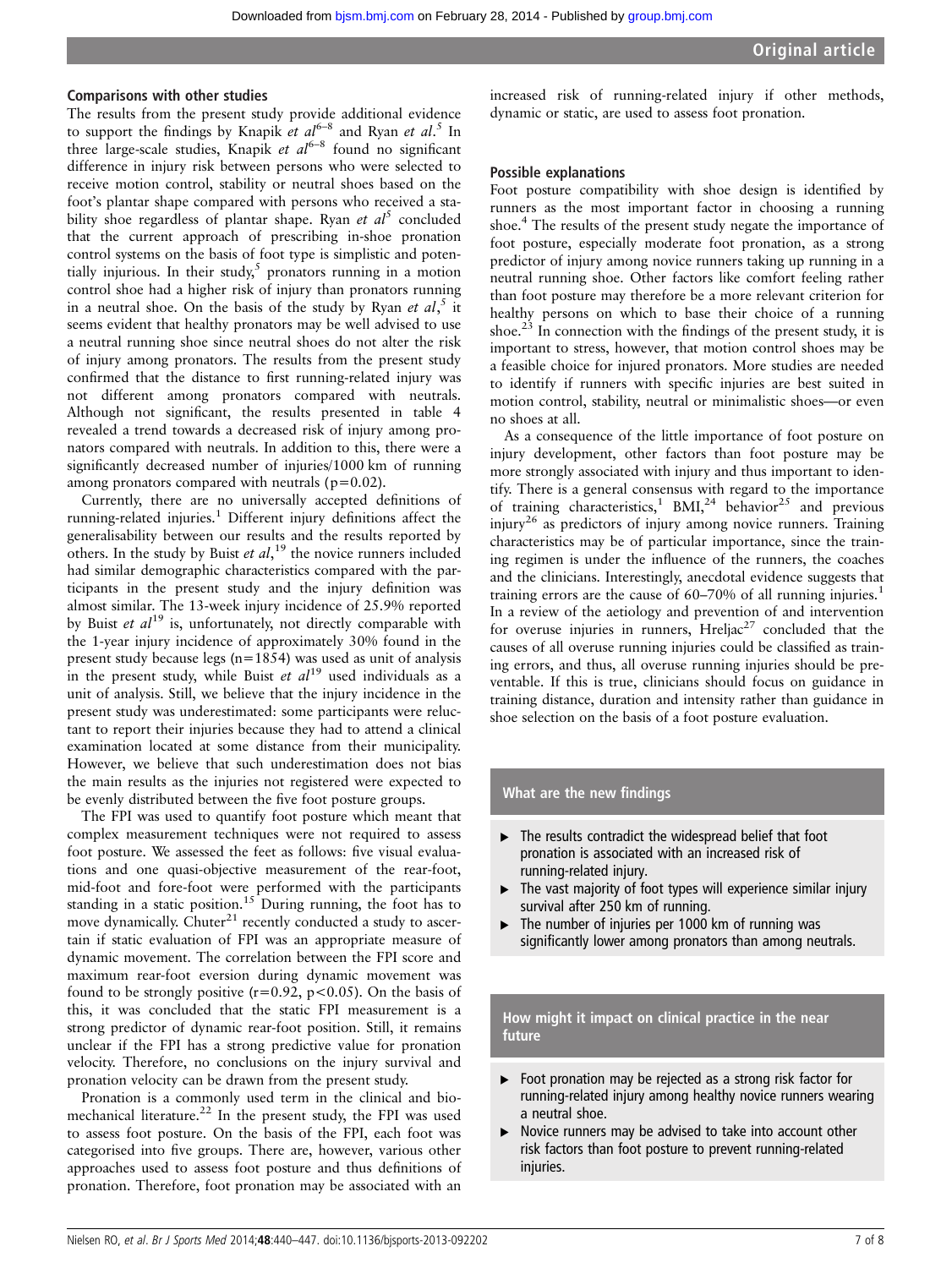Acknowledgements The authors would like to thank Morten Pilegaard, Aarhus University for free language editing.

**Contributors** RON was responsible for the study conception and design: acquisition, analysis and interpretation of data; manuscript drafting and revision. HS, ML, IB, EAN and SR were responsible for the study conception and design, critical manuscript revision and approval, supervision and administrative support. ETP was responsible for the study conception and design, analysis and interpretation of data. All authors have had full access to all of the data in the study and take responsibility for the integrity of the data and the accuracy of the data analysis.

**Funding** This study received direct funding from Orthopaedic Surgery Research Unit, Science and Innovation Center, Aalborg Hospital, Aarhus University and the Danish Rheumatism Association. Furthermore, Garmin and Adidas made it possible to buy GPS watches and running shoes at a reduced price. The authors were personally salaried by their institutions during the period of writing (although no specific salary was set aside or given for the writing of this paper). No funders had any role in the study design, data collection, analysis, decision to publish or preparation of the manuscript. All authors are independent researchers without any financial interest in the results presented.

Competing interests ML has a relationship (consultancy and grants) outside the submitted work with Smith and Nephew, Hoersholm, Denmark.

Ethics approval According to Danish law, ethical committee waived the request for ethics approval because of the study design (observational study). Please refer to request M-20110114 at Ethics Committee of Central Denmark Region. The study was approved by the Danish data protection agency.

Provenance and peer review Not commissioned; externally peer reviewed.

Data sharing statement Dataset (.csv), codebook (.pdf) and statistical code (STATA .do file) are available from the corresponding author at roen@sport.au.dk. Participants did not provide informed consent for data sharing. Therefore, personal information about participants will be deleted or anonymised before data sharing.

#### **REFERENCES**

- 1 Nielsen RO, Buist I, Sorensen H, et al. Training errors and running related injuries: a systematic review. Int J Sports Phys Ther 2012;7:58–75.
- 2 Richards CE, Magin PJ, Callister R. Is your prescription of distance running shoes evidence-based? Br J Sports Med 2009;43:159–62.
- 3 Schwellnus MP, Stubbs G. Does running shoe prescription alter the risk of developing a running injury? Int SportMed J 2006;7:138–53.
- 4 Enke RC, Laskowski ER, Thomsen KM. Running shoe selection criteria among adolescent cross-country runners. PMR 2009;1:816–19.
- 5 Ryan MB, Valiant GA, McDonald K, et al. The effect of three different levels of footwear stability on pain outcomes in women runners: a randomised control trial. Br J Sports Med 2011;45:715–21.
- 6 Knapik JJ, Swedler DI, Grier TL, et al. Injury reduction effectiveness of selecting running shoes based on plantar shape. J Strength Cond Res 2009;23:685–97.
- 7 Knapik JJ, Brosch LC, Venuto M, et al. Effect on injuries of assigning shoes based on foot shape in air force basic training. Am J Prev Med 2010;38:S197–211.
- 8 Knapik JJ, Trone DW, Swedler DI, et al. Injury reduction effectiveness of assigning running shoes based on plantar shape in Marine Corps basic training. Am J Sports Med 2010;38:1759–67.
- 9 Nielsen RO, Ramskov D, Sørensen H, et al. Protocol for the dano-run study: a 1-year observational follow up study on running related injuries in 1000 novice runners. Br J Sports Med 2011;45:365.
- von Elm E, Altman DG, Egger M, et al. The Strengthening the Reporting of Observational Studies in Epidemiology (STROBE) statement: guidelines for reporting observational studies. J Clin Epidemiol 2008;61:344–9.
- 11 Nielsen RO, Cederholm P, Buist I, et al. Can GPS be used to detect deleterious progression in training volume among runners? J Strength Cond Res 2013; 27:1471–8.
- 12 Buist I, Bredeweg SW, van Mechelen W, et al. No effect of a graded training program on the number of running-related injuries in novice runners: a randomized controlled trial. Am J Sports Med 2008;36:33–9.
- 13 Redmond AC, Crosbie J, Ouvrier RA. Development and validation of a novel rating system for scoring standing foot posture: the Foot Posture Index. Clin Biomech (Bristol, Avon) 2006;21:89–98.
- 14 Keenan AM, Redmond AC, Horton M, et al. The Foot Posture Index: Rasch analysis of a novel, foot-specific outcome measure. Arch Phys Med Rehabil 2007;88:88–93.
- 15 Redmond AC, Crane YZ, Menz HB. Normative values for the Foot Posture Index. J Foot Ankle Res 2008;1:6.
- 16 Cornwall MW, McPoil TG, Lebec M, et al. Reliability of the modified Foot Posture Index. J Am Podiatr Med Assoc 2008;98:7–13.
- 17 Klein JP, Logan B, Harhoff M, et al. Analyzing survival curves at a fixed point in time. Stat Med 2007;26:4505–19.
- Bertelsen ML, Jensen JF, Nielsen MH, et al. Footstrike patterns among novice runners wearing a conventional, neutral running shoe. Gait Posture 2012; In press.
- 19 Buist I, Bredeweg SW, Bessem B, et al. Incidence and risk factors of running-related injuries during preparation for a 4-mile recreational running event. Br J Sports Med 2010;44:598–604.
- 20 Buist I, Bredeweg SW, Lemmink KA, et al. Predictors of running-related injuries in novice runners enrolled in a systematic training program: a prospective cohort study. Am J Sports Med 2010;38:273–80.
- 21 Chuter VH. Relationships between foot type and dynamic rearfoot frontal plane motion. J Foot Ankle Res 2010;3:9.
- 22 Menz HB. Alternative techniques for the clinical assessment of foot pronation. J Am Podiatr Med Assoc 1998;88:119–29.
- 23 Mundermann A, Stefanyshyn DJ, Nigg BM. Relationship between footwear comfort of shoe inserts and anthropometric and sensory factors. Med Sci Sports Exerc 2001;33:1939–45.
- 24 Buist I, Bredeweg SW. Higher risk of injury in overweight novice runners. Br J Sports Med 2011:45:338
- 25 Nielsen RO, Buist I, Parner ET, et al. Predictors of running-related injuries among 930 novice runners: a 1-year prospective follow-up study. Orthop J Sports Med 2013;1:1–7.
- 26 van Gent RN, Siem D, van Middelkoop M, et al. Incidence and determinants of lower extremity running injuries in long distance runners: a systematic review. Br J Sports Med 2007;41:469–80.
- 27 Hreljac A. Etiology, prevention, and early intervention of overuse injuries in runners: a biomechanical perspective. Phys Med Rehabil Clin N Am 2005;16:651–67, vi.